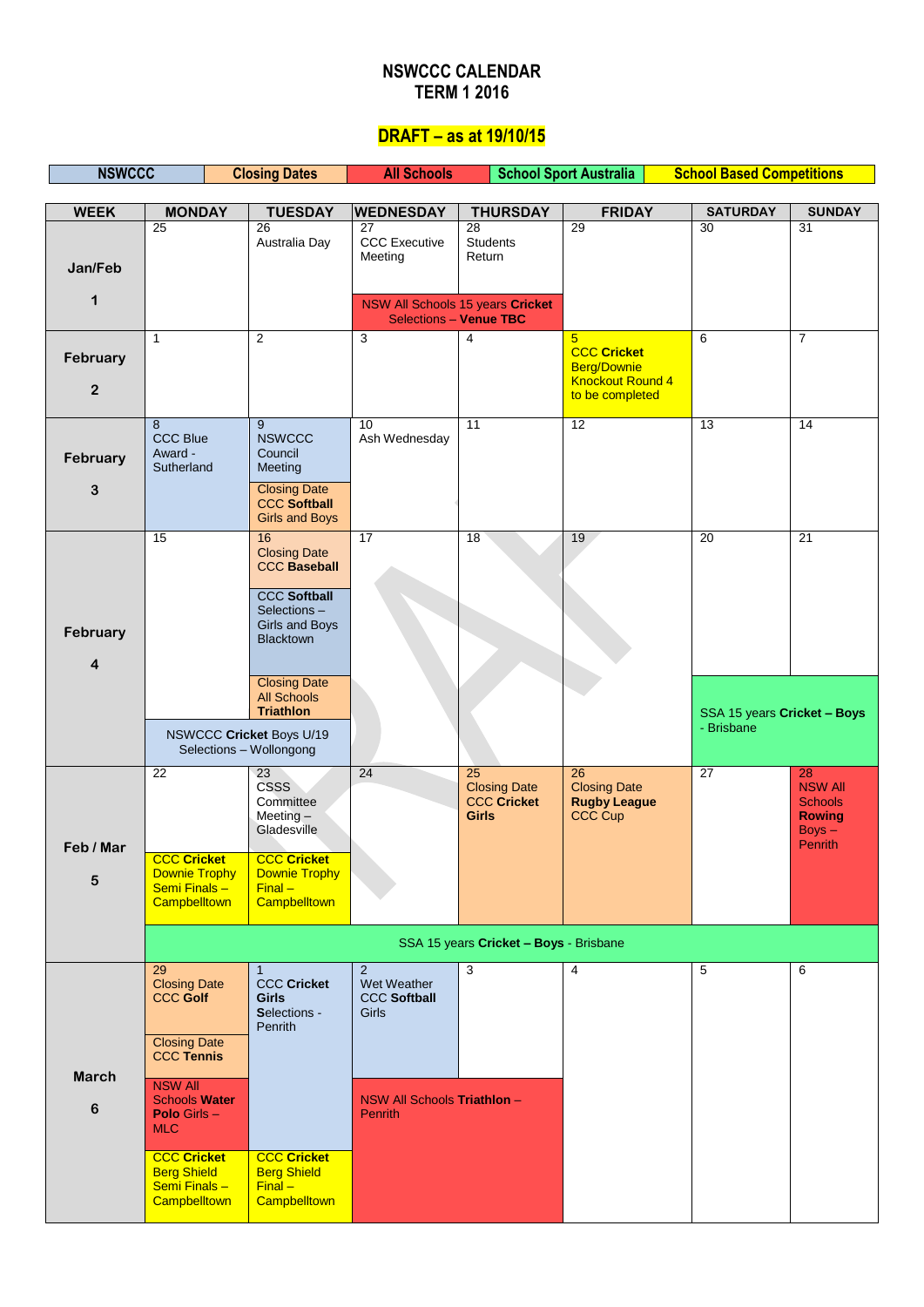| <b>March</b><br>$\overline{7}$ | $\overline{7}$<br><b>NSW All</b><br><b>Schools</b><br><b>Softball</b><br><b>Meeting</b><br><b>NSW All</b><br><b>Schools Water</b><br>Polo - Boys<br><b>CCC Golf</b><br>Northern<br>Selections-<br>Tuncurry<br><b>CCC Tennis</b><br>Selections-<br>Parramatta<br><b>CCC Cup</b><br><b>Rugby League</b><br>Gala Days - | 8<br><b>NSW All</b><br><b>Schools</b><br><b>Softball Girls</b><br>Selections-<br><b>Blacktown</b><br><b>Tri-Series Boys</b><br>Softball -<br><b>Blacktown</b> | 9<br>Wet Weather<br><b>CCC Tennis</b>                                                                                                                 | 10<br><b>Closing Date</b><br><b>CCC Hockey</b><br><b>MCS Rugby</b><br>League<br>Selections - 15<br>& 18 Years | 11<br><b>NSWCPS</b> Meeting<br><b>NSWCHSSA</b><br><b>Council Meeting</b> | 12                                                         | 13                     |
|--------------------------------|----------------------------------------------------------------------------------------------------------------------------------------------------------------------------------------------------------------------------------------------------------------------------------------------------------------------|---------------------------------------------------------------------------------------------------------------------------------------------------------------|-------------------------------------------------------------------------------------------------------------------------------------------------------|---------------------------------------------------------------------------------------------------------------|--------------------------------------------------------------------------|------------------------------------------------------------|------------------------|
|                                | Sydney<br>CCC Cup<br><b>Rugby League</b><br>Gala Day -<br><b>HCC Ryde &amp;</b><br><b>Norford Park</b>                                                                                                                                                                                                               |                                                                                                                                                               |                                                                                                                                                       |                                                                                                               |                                                                          |                                                            |                        |
|                                |                                                                                                                                                                                                                                                                                                                      |                                                                                                                                                               |                                                                                                                                                       | NSW Schoolboys Cricket Championships - Sydney                                                                 |                                                                          | <b>CCC Rugby League</b><br>Development Camp -<br>Narrabeen |                        |
| <b>March</b><br>8              | 14<br><b>CCC Golf</b><br>Southern<br>Selections-<br>Macquarie<br><b>Links</b>                                                                                                                                                                                                                                        | 15<br><b>CCC Baseball</b><br>Selections-<br>Kelso                                                                                                             | 16 <sub>1</sub><br><b>CSSS Board of</b><br><b>Directors</b><br>Meeting<br>CCC Cup<br><b>Rugby League</b><br>Gala days -<br>Country to be<br>completed | 17<br><b>MCS Rugby</b><br>League<br>Selections - 15<br>& 18 Years                                             | 18                                                                       | 19                                                         | 20                     |
|                                |                                                                                                                                                                                                                                                                                                                      | NSW All Schools Cricket - Girls                                                                                                                               |                                                                                                                                                       |                                                                                                               |                                                                          |                                                            |                        |
| <b>March</b>                   | 21<br><b>Closing Date</b><br>ccc<br><b>Basketball</b><br>Open<br>Championship<br><b>CCC Hockey</b>                                                                                                                                                                                                                   | 22<br>Wet Weather<br><b>CCC Hockey</b><br>Wet Weather<br><b>CCC Baseball</b>                                                                                  | 23<br>Sydney<br>Independent<br><b>Rugby League</b><br>Selections 15 &<br>18 years -<br>Norford Park                                                   | 24                                                                                                            | 25<br>Good Friday                                                        | 26<br>Easter<br>Saturday                                   | 27<br>Easter<br>Sunday |
| $\boldsymbol{9}$               | Selections-<br><b>Newcastle</b><br>Wet Weather<br><b>CCC Golf</b>                                                                                                                                                                                                                                                    | CSSS Board of<br><b>Directors</b><br>Meeting - TBC<br><b>NSW All Schools Tennis -</b>                                                                         | CSSS Board of<br><b>Directors</b><br>Meeting - TBC                                                                                                    |                                                                                                               |                                                                          |                                                            |                        |
|                                | 28                                                                                                                                                                                                                                                                                                                   | <b>Bathurst</b><br>$\overline{29}$                                                                                                                            | $\overline{30}$                                                                                                                                       | $\overline{31}$                                                                                               | $\mathbf{1}$                                                             | $\overline{2}$                                             | $\overline{3}$         |
| Mar / Apr                      | Easter Monday                                                                                                                                                                                                                                                                                                        | <b>Closing Date</b><br><b>CCC</b><br><b>Swimming and</b><br><b>Diving</b>                                                                                     | <b>Closing Date</b><br><b>CCC Knockout</b><br><b>Football</b>                                                                                         | <b>Closing Date</b><br><b>CCC Hockey</b><br>Championships                                                     |                                                                          |                                                            |                        |
| 10                             |                                                                                                                                                                                                                                                                                                                      |                                                                                                                                                               | Western<br>Country Rugby<br>League<br>Selections -<br>Forbes                                                                                          | <b>CCC Volleyball</b><br>Selections -<br><b>Bankstown</b>                                                     |                                                                          |                                                            |                        |
| <b>April</b><br>11             | $\overline{4}$                                                                                                                                                                                                                                                                                                       | 5                                                                                                                                                             | 6<br>Northern<br>Country Rugby<br>League<br>Selections-<br>Smithtown                                                                                  | $\overline{7}$                                                                                                | 8<br>Last Day of Term 1                                                  | $\overline{9}$                                             | 10                     |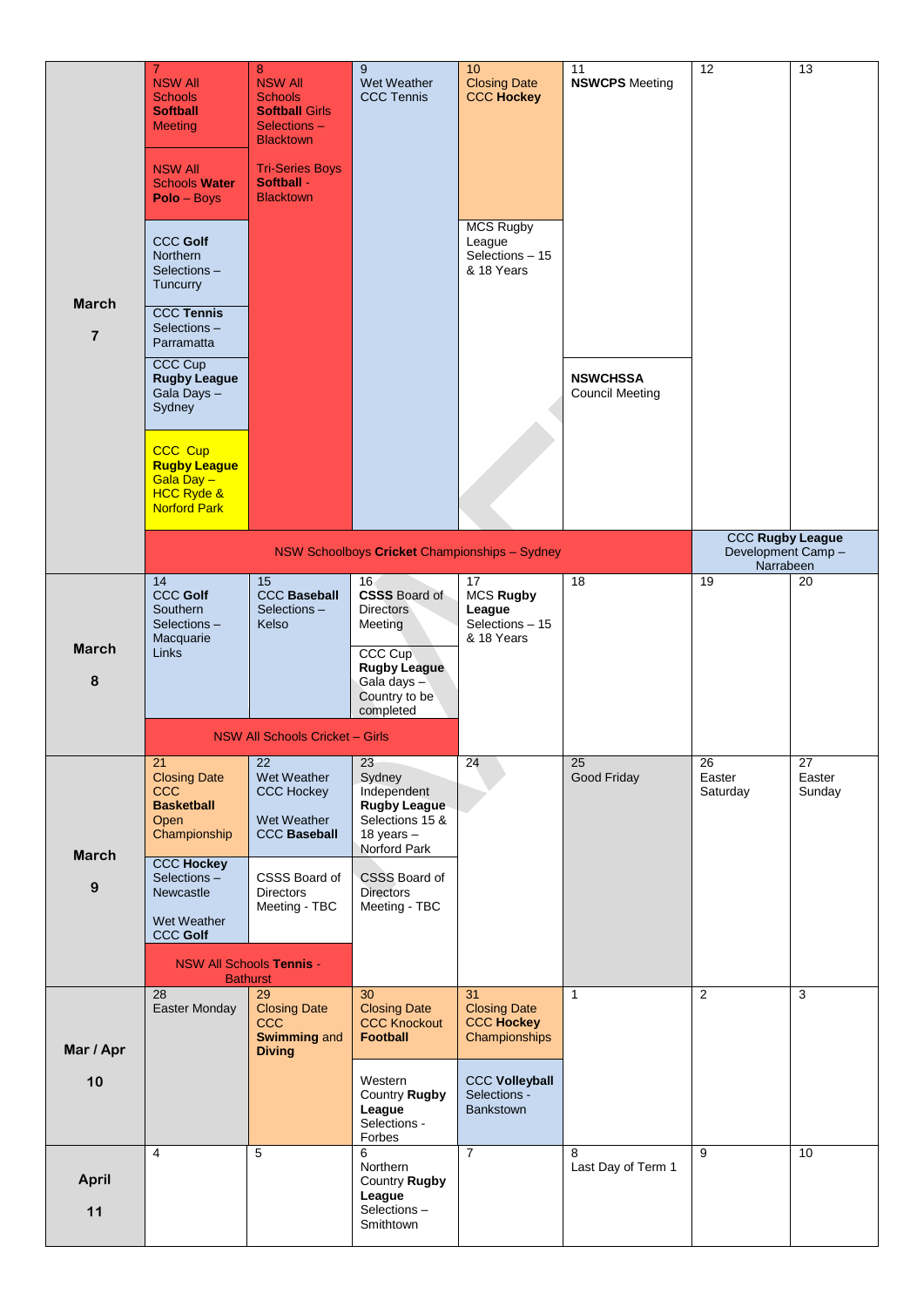|                                  | 11 | 12 | 13                         | 14 | 15                                                        | 16 | 17 |
|----------------------------------|----|----|----------------------------|----|-----------------------------------------------------------|----|----|
| <b>SCHOOL</b><br><b>HOLIDAYS</b> | 18 | 19 | 20                         | 21 | 22<br>CCC Rugby<br>League Committee<br>Meeting - St Marys | 23 | 24 |
|                                  |    |    | SSA Triathlon - Hervey Bay |    |                                                           |    |    |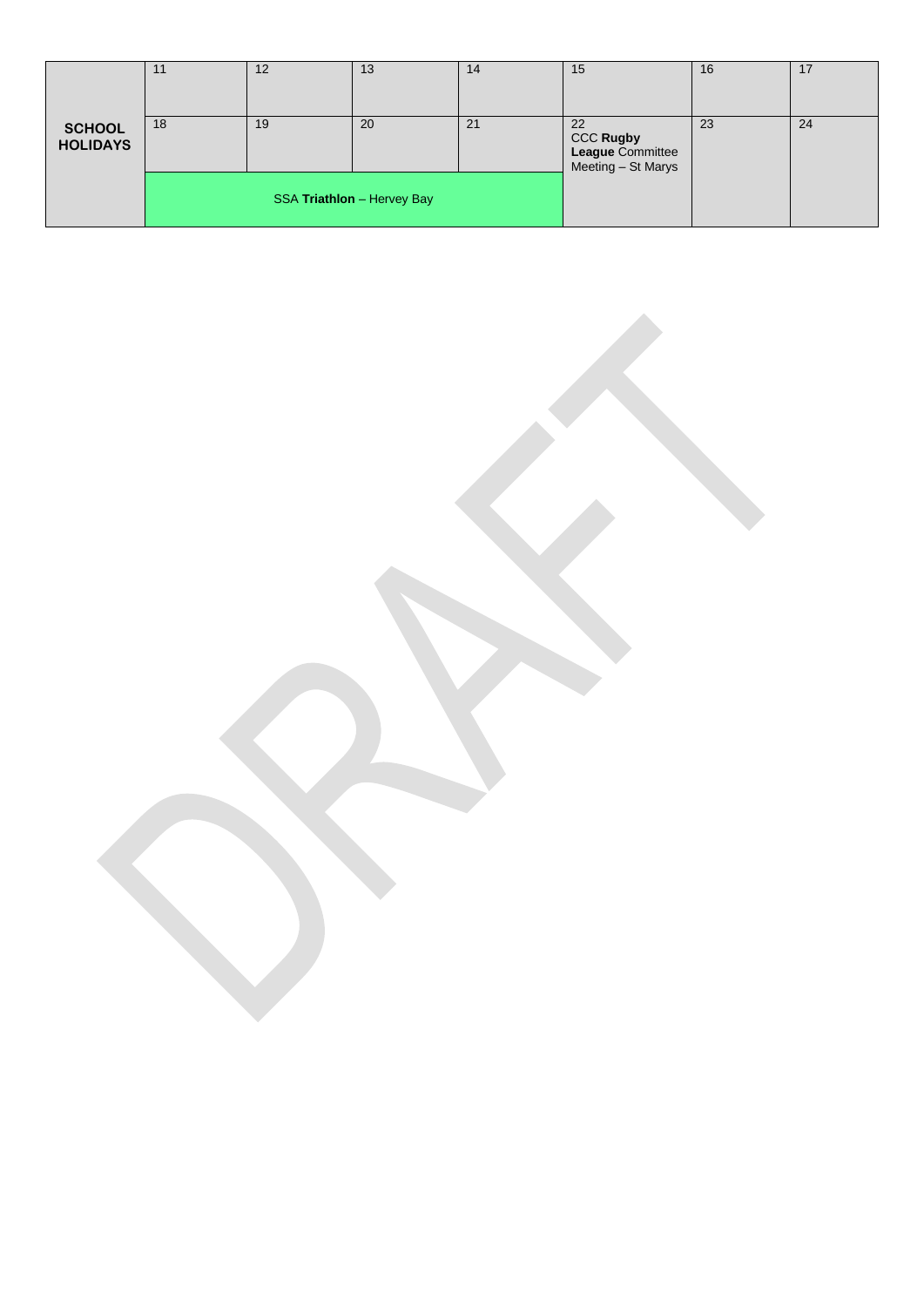### **NSWCCC CALENDAR TERM 2 2016**

# **DRAFT – as at 19/10/15**

| <b>WEEK</b>           | <b>MONDAY</b>                                                  | <b>TUESDAY</b>                                                                                      | <b>WEDNESDAY</b>                                                        | <b>THURSDAY</b>                                        | <b>FRIDAY</b>                                                                                    | <b>SATURDAY</b>                                                                                         | <b>SUNDAY</b>                                                              |
|-----------------------|----------------------------------------------------------------|-----------------------------------------------------------------------------------------------------|-------------------------------------------------------------------------|--------------------------------------------------------|--------------------------------------------------------------------------------------------------|---------------------------------------------------------------------------------------------------------|----------------------------------------------------------------------------|
| Apr / May             | $\overline{25}$<br><b>ANZAC DAY</b>                            | $\overline{26}$                                                                                     | 27<br><b>Closing Date</b><br><b>CCC Netball</b>                         | $\overline{28}$                                        | 29<br><b>Closing Date</b><br><b>CCC AFL North</b><br><b>Closing Date</b><br><b>CCC AFL Girls</b> | $\overline{30}$                                                                                         | $\mathbf{1}$                                                               |
| 1                     |                                                                | <b>Closing Date</b><br><b>CCC AFL</b><br>South                                                      |                                                                         |                                                        | <b>CCC Swimming</b><br>and Diving<br>Championships-<br>Homebush                                  |                                                                                                         | SSA Tennis - Albury                                                        |
|                       | 2<br><b>CCC AFL Girls</b><br>Selections -<br>Sutherland        | 3<br>CCC 15 years<br><b>Netball</b><br>Selections-<br><b>Homebush</b>                               | $\overline{4}$<br>CCC Open<br><b>Netball</b><br>Selections-<br>Homebush | 5                                                      | 6<br><b>NSW All Schools</b><br><b>Swimming and</b><br>Diving -<br><b>Homebush</b>                | $\overline{7}$<br><b>NSW All</b><br>Schools U/16<br><b>Volleyball</b><br>Selections-<br><b>Homebush</b> | 8                                                                          |
|                       |                                                                | <b>CCC AFL</b><br>South<br>Selections -                                                             | <b>CCC AFL North</b><br>Selections -<br>Sutherland                      |                                                        |                                                                                                  |                                                                                                         |                                                                            |
| May<br>$\overline{2}$ |                                                                | Wagga                                                                                               | Southern<br>Country Rugby<br>League<br>Selections -<br>Wagga            |                                                        |                                                                                                  |                                                                                                         |                                                                            |
|                       |                                                                | <b>NSW All Schools Golf Strokeplay</b><br>- Tallowoods/Tuncurry<br>Jack Newton Golf Shield - Foster |                                                                         | <b>Tuncurry</b>                                        | NSW All Schools Golf Matchplay -                                                                 |                                                                                                         |                                                                            |
|                       |                                                                |                                                                                                     |                                                                         | SSA Tennis - Albury<br><b>SSA Softball - Melbourne</b> |                                                                                                  |                                                                                                         |                                                                            |
|                       | 9<br><b>Closing Date</b><br><b>CCC Football</b>                | 10<br><b>CCC Executive</b><br>Meeting                                                               | 11<br><b>CHS Fixtures</b><br>Meeting                                    | 12<br><b>Closing Date</b><br><b>CCC Rugby</b>          | 13<br><b>NSWCPS</b><br>Meeting                                                                   | 14                                                                                                      | 15<br><b>NSW All</b><br>Schools U/16<br><b>Girls Hockey</b><br>Selections- |
| May                   |                                                                |                                                                                                     |                                                                         |                                                        |                                                                                                  |                                                                                                         | Erina                                                                      |
| 3                     | <b>CSSS</b><br>Committee<br>Meeting $-$<br>Video<br>Conference |                                                                                                     | <b>NAPLAN</b>                                                           |                                                        | <b>NSWCHS</b><br>Meeting                                                                         |                                                                                                         | <b>SSA Baseball -</b><br>Perth                                             |
|                       | 16<br>Wet Weather<br><b>CCC AFL Girls</b>                      | 17<br><b>Closing Date</b><br>ccc<br><b>Basketball</b>                                               | 18<br>CSSS Board of<br>Directors AGM                                    | $\overline{19}$                                        | $\overline{20}$                                                                                  | $\overline{21}$                                                                                         | $\overline{22}$<br><b>SSA Water</b><br>Polo - Canberra                     |
|                       |                                                                |                                                                                                     | <b>CCC AFL North</b><br>Wet Weather<br>Date                             |                                                        | <b>CCC Rugby</b><br><b>League Officials</b><br>Dinner - St<br>Mary's                             |                                                                                                         |                                                                            |
| May<br>$\overline{4}$ |                                                                |                                                                                                     |                                                                         |                                                        | <b>NSWCCC Hockey Championships-</b><br><b>Newcastle</b>                                          |                                                                                                         |                                                                            |
|                       |                                                                | <b>CCC Football Selections -</b><br>Glenwood                                                        |                                                                         |                                                        | CCC Rugby League Selections -                                                                    |                                                                                                         |                                                                            |
|                       |                                                                | CCC Rugby Selections -<br>Eastwood                                                                  |                                                                         |                                                        | St Mary's                                                                                        |                                                                                                         |                                                                            |
|                       |                                                                |                                                                                                     |                                                                         | <b>SSA Baseball - Perth</b>                            |                                                                                                  |                                                                                                         |                                                                            |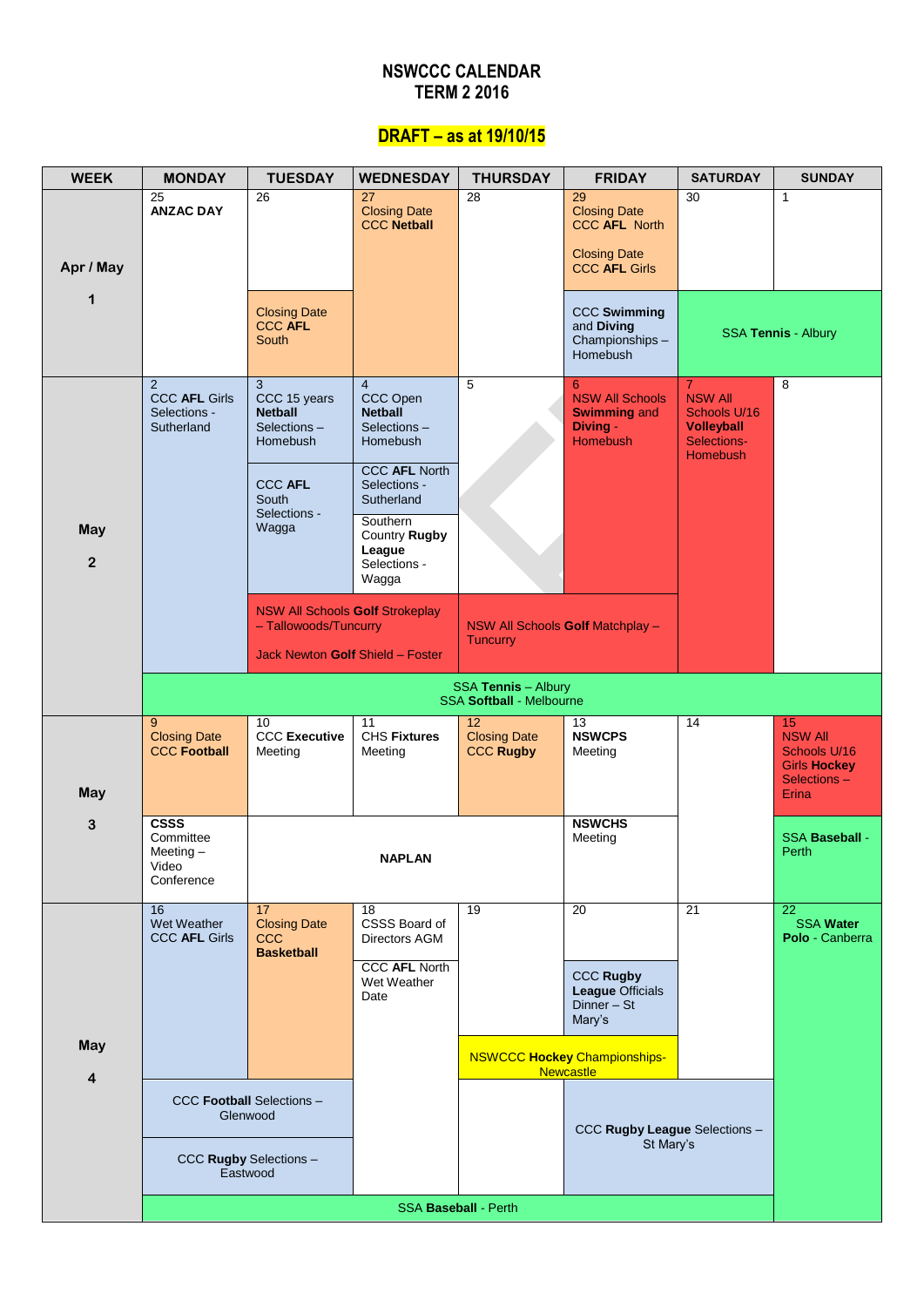|            | 23<br><b>CCC</b><br><b>Basketball</b><br>Selections-<br>Venue TBC                                                                                   | 24                                                                   | 25                                                               | 26                                          | 27<br><b>NSW All Schools</b><br>15 years Netball<br>Selections-<br><b>Homebush</b>       | 28<br><b>CCC Rugby</b><br>League<br>Training $-$<br><b>Holy Cross</b><br>Ryde    | 29<br><b>NSW All</b><br><b>Schools Rugby</b><br>U/16 & U18<br>years v CHS<br>Sylivania                       |
|------------|-----------------------------------------------------------------------------------------------------------------------------------------------------|----------------------------------------------------------------------|------------------------------------------------------------------|---------------------------------------------|------------------------------------------------------------------------------------------|----------------------------------------------------------------------------------|--------------------------------------------------------------------------------------------------------------|
| May<br>5   |                                                                                                                                                     |                                                                      |                                                                  |                                             | <b>Closing Date</b><br><b>CCC Touch</b>                                                  |                                                                                  | <b>CCC Rugby</b><br><b>League 15 &amp; 18</b><br>years Trial v                                               |
|            |                                                                                                                                                     |                                                                      |                                                                  |                                             | CCC Rugby Camp - Narrabeen                                                               |                                                                                  | <b>West Tigers</b>                                                                                           |
|            |                                                                                                                                                     |                                                                      | SSA Water Polo - Canberra                                        |                                             |                                                                                          |                                                                                  |                                                                                                              |
| June<br>6  | 30<br><b>NSW All</b><br><b>Schools AFL</b><br>Girls - Albury                                                                                        | $\overline{31}$                                                      | $\mathbf{1}$                                                     | $\overline{2}$                              | 3<br>Closing Date -<br><b>CCC Cross</b><br><b>Country</b>                                | $\overline{4}$                                                                   | 5                                                                                                            |
|            |                                                                                                                                                     |                                                                      | NSW All Schools AFL Boys - Albury                                |                                             |                                                                                          |                                                                                  |                                                                                                              |
| June<br>7  | 6<br><b>NSW All</b><br><b>Schools</b><br><b>Basketball</b>                                                                                          | $\overline{7}$<br><b>CCC Touch</b><br>Championships<br>$-$ Dubbo     | 8                                                                | 9                                           | 10<br><b>Closing Date</b><br><b>Team Tennis</b>                                          | 11<br><b>CCC Rugby</b><br>League<br>Players<br><b>Dinner</b>                     | 12                                                                                                           |
|            |                                                                                                                                                     |                                                                      |                                                                  |                                             |                                                                                          |                                                                                  | <b>CCC Rugby League Training</b>                                                                             |
| June       | $\overline{13}$<br>Queen's<br><b>Birthday</b>                                                                                                       | $\overline{14}$                                                      | 15<br><b>NSW All</b><br><b>Schools</b><br><b>Baseball</b><br>TBC | 16<br>Wet weather<br>CCC Touch -<br>Penrith | $\overline{17}$<br><b>CCC Cross</b><br><b>Country</b><br>Championships-<br>Eastern Creek | 18<br><b>CCC Rugby</b><br>Training                                               | 19<br><b>NSW All</b><br>Schools U/16 &<br>U <sub>18</sub> years<br><b>Rugby Trials -</b><br><b>Pittwater</b> |
| 8          |                                                                                                                                                     |                                                                      |                                                                  |                                             | <b>CCC Knockout</b><br><b>Football Round</b><br>1 to be<br>completed                     | <b>CCC Rugby</b><br>Players<br><b>Dinner</b>                                     |                                                                                                              |
| June<br>9  | 20<br><b>CCC Team</b><br><b>Tennis -</b><br><b>Bathurst</b><br><b>NSW All</b><br><b>Schools</b><br><b>Hockey Tri-</b><br>Series-<br><b>Homebush</b> | 21<br>Wet weather<br><b>CCC Team</b><br><b>Tennis</b>                | 22                                                               | 23                                          | 24<br><b>NSW All Schools</b><br>Rugby U/18<br>years-Knox<br>Grammar                      | 25<br><b>CCC Rugby</b><br><b>League Cup</b><br>Round of 16<br>to be<br>completed | $\overline{26}$<br><b>ASSRL</b><br>Championships<br>- Rugby<br>League 15<br>years - Port<br>Maquarie         |
|            |                                                                                                                                                     | NSW All Schools Football -<br>Glenwood<br><b>CCC Open Basketball</b> |                                                                  |                                             | <b>NSWCCC Rugby League 15</b><br>years Camp (5pm) - Venue TBC                            |                                                                                  |                                                                                                              |
|            |                                                                                                                                                     | <b>Championships - Penrith</b>                                       |                                                                  |                                             |                                                                                          |                                                                                  | <b>NSW All Schools Rugby U/16</b><br>years Selections - Knox                                                 |
| Jun / July | 27                                                                                                                                                  | 28                                                                   | 29                                                               | 30                                          | 1<br><b>Rugby League</b><br><b>CCC Cup Round</b><br>of 16 to be<br>completed             | $\overline{2}$                                                                   | 3<br>Country Rugby<br>League 15<br>years Tour                                                                |
| 10         |                                                                                                                                                     |                                                                      | NSW All Schools Golf Trials - Tamworth and/or<br>Longyard        |                                             | Last Day<br>of Term 2                                                                    |                                                                                  |                                                                                                              |
|            |                                                                                                                                                     | ASSRL Championships - Rugby League 15 years - Port Macquarie         |                                                                  |                                             |                                                                                          |                                                                                  |                                                                                                              |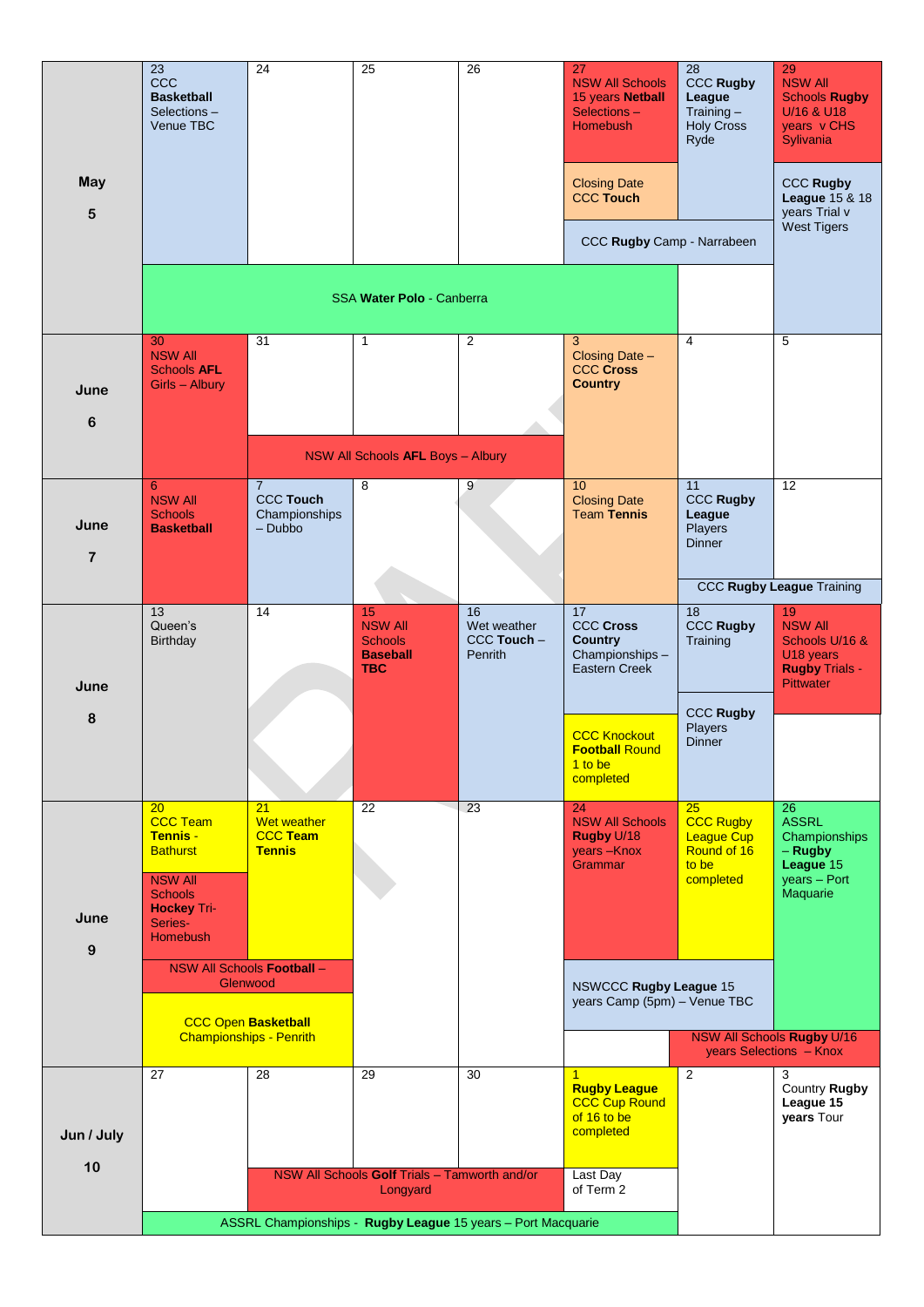| <b>SCHOOL</b><br><b>HOLIDAYS</b> |    | 5  |                                             | Country Rugby League 15 years Tour | 8<br><b>NSWCCC Rugby League 18</b><br>years Camp (11am) - St Gregory's<br><b>College Campbelltown</b> |    | <b>ASSRL</b><br>Championships<br>- Rugby<br>League 18<br>years -<br><b>Brisbane</b> |
|----------------------------------|----|----|---------------------------------------------|------------------------------------|-------------------------------------------------------------------------------------------------------|----|-------------------------------------------------------------------------------------|
|                                  | 11 | 12 | 13                                          | 14                                 | 15                                                                                                    | 16 | 17                                                                                  |
|                                  |    |    | ASSRL Championships - Rugby League 18 years |                                    |                                                                                                       |    |                                                                                     |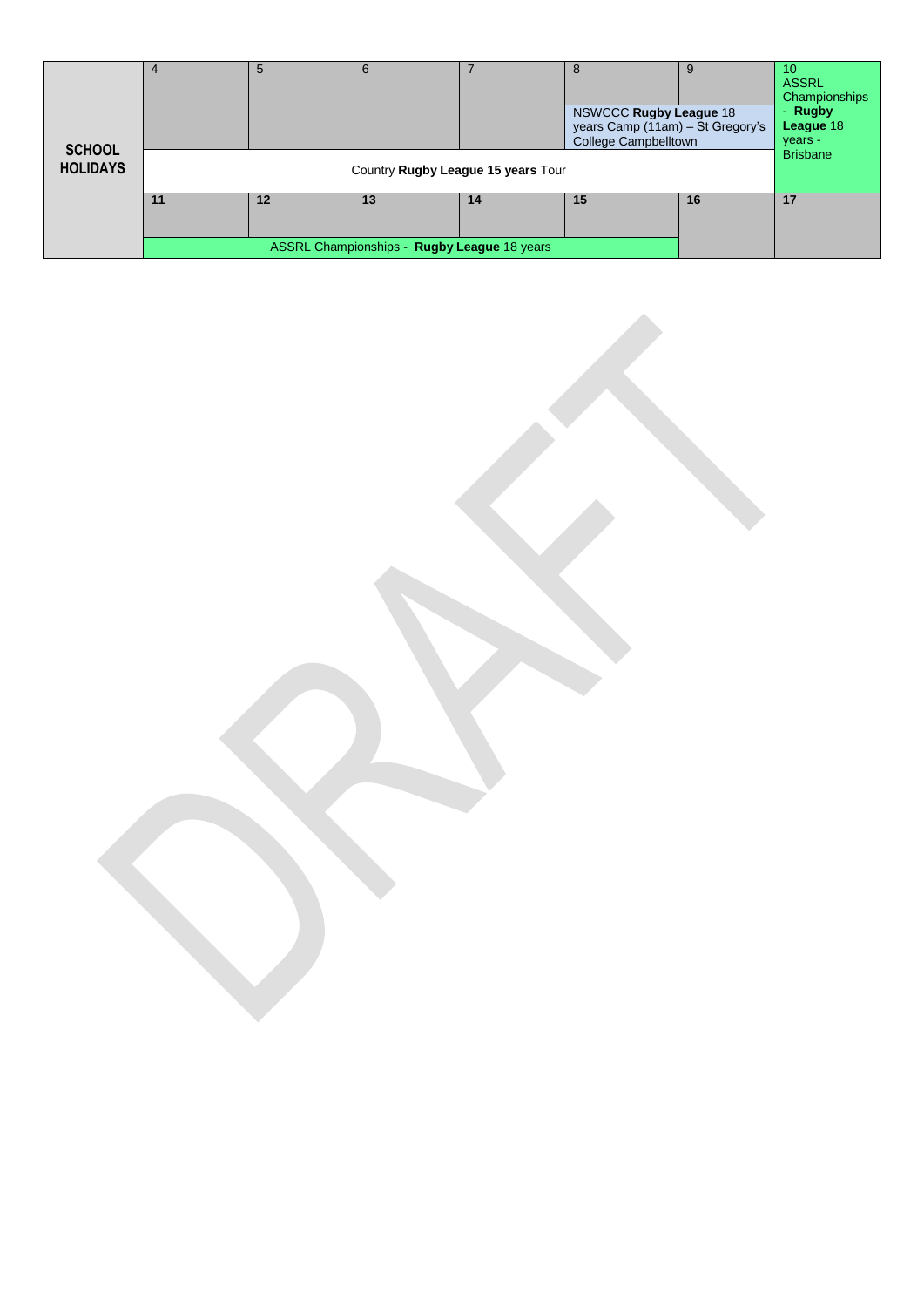### **NSWCCC CALENDAR TERM 3 2016 DRAFT – as at 19/10/15**

| <b>WEEK</b>       | <b>MONDAY</b>                                                  | <b>TUESDAY</b>                                                 | <b>WEDNESDAY</b>                                           | <b>THURSDAY</b>                                                                                 | <b>FRIDAY</b>                                                                          | <b>SATURDAY</b>                                                                       | <b>SUNDAY</b>                                                |
|-------------------|----------------------------------------------------------------|----------------------------------------------------------------|------------------------------------------------------------|-------------------------------------------------------------------------------------------------|----------------------------------------------------------------------------------------|---------------------------------------------------------------------------------------|--------------------------------------------------------------|
| July<br>1         | 18<br><b>Students</b><br>Return                                | 19<br>2017 Dates/Sport<br>Information/<br><b>Budgets due</b>   | 20                                                         | 21                                                                                              | 22<br><b>NSW All</b><br><b>Schools Cross</b><br><b>Country</b><br><b>Eastern Creek</b> | 23                                                                                    | 24                                                           |
|                   |                                                                | <b>CSSS Board</b><br>Meeting                                   |                                                            |                                                                                                 |                                                                                        |                                                                                       | SSA AFL - Maroochydore                                       |
|                   | 25                                                             | $\overline{26}$<br><b>CCC Executive</b><br>Meeting             | $\overline{27}$                                            | $\overline{28}$<br><b>CCC Knockout</b><br><b>Football</b><br>Round 2 to be                      | 29<br><b>CCC Touch</b><br>$Camp -$<br>Glenwood                                         | 30                                                                                    | 31                                                           |
| Jul               |                                                                |                                                                |                                                            | completed                                                                                       |                                                                                        |                                                                                       | <b>SSA Netball - Adelaide</b>                                |
| $\overline{2}$    |                                                                |                                                                |                                                            | <b>CSSS Board of</b><br><b>Directors</b><br>Meeting                                             | <b>CCC Cup</b><br><b>Rugby League</b><br>Round of 8 to<br>be completed                 |                                                                                       | <b>NSW All Schools Touch</b><br><b>Selections - Glenwood</b> |
|                   |                                                                |                                                                | SSA AFL - Maroochydore                                     |                                                                                                 |                                                                                        |                                                                                       |                                                              |
| August<br>3       | 1<br><b>HSC Trials</b><br>commence                             | $\mathbf 2$                                                    | $\mathbf{3}$                                               | 4                                                                                               | 5<br>ccc<br>Diocesan/<br>Association<br>Meeting                                        | 6<br><b>SSA</b><br><b>Basketball -</b><br><b>Terrigal</b><br>SSA Hockey-<br>Melbourne | $\overline{\mathbf{z}}$                                      |
|                   |                                                                |                                                                | <b>SSA Netball - Adelaide</b>                              |                                                                                                 |                                                                                        |                                                                                       |                                                              |
| August            | 8                                                              | 9                                                              | 10                                                         | 11                                                                                              | 12<br><b>NSWCPS</b><br>Meeting                                                         | $\overline{13}$                                                                       | 14<br>SSA Golf -<br>Adelaide                                 |
| 4                 |                                                                |                                                                | <b>SSA Basketball - Terrigal</b><br>SSA Hockey - Melbourne |                                                                                                 |                                                                                        |                                                                                       |                                                              |
|                   | 15                                                             | 16<br><b>CCC Netball</b><br>Championships -<br><b>Penrith</b>  | 17<br><b>CCC Rugby</b><br><b>League Cup</b><br>and Plate   | 18<br><b>All Schools</b><br><b>Tennis</b><br>Challenge                                          | 19<br><b>NSWCHS</b><br>Meeting                                                         | 20                                                                                    | 21                                                           |
|                   |                                                                |                                                                | Round of 8                                                 | CCC v CIS -<br><b>TBC</b>                                                                       |                                                                                        |                                                                                       | SSA Volleyball - Sydney                                      |
| August<br>5       |                                                                |                                                                |                                                            |                                                                                                 | <b>CCC Knockout</b><br><b>Football</b><br><b>Quarter Final</b><br>to be<br>completed   |                                                                                       | <b>SSA Football - Perth</b>                                  |
|                   |                                                                |                                                                |                                                            |                                                                                                 |                                                                                        | SSA Cross Country - Canberra                                                          |                                                              |
|                   |                                                                |                                                                | <b>SSA Golf - Adelaide</b>                                 |                                                                                                 |                                                                                        |                                                                                       |                                                              |
| August<br>$\bf 6$ | $\overline{22}$<br><b>SSA Cross</b><br>$Country -$<br>Canberra | 23<br><b>Closing Date CCC</b><br><b>Cricket</b><br>Berg/Downie | 24                                                         | 25<br><b>CCC Cup and</b><br><b>Plate Rugby</b><br><b>League Semi</b><br>$Finals - St$<br>Mary's | 26                                                                                     | 27                                                                                    | $\overline{28}$                                              |
|                   |                                                                | <b>SSA Football - Perth</b><br>SSA Volleyball - Sydney         |                                                            | SSA Diving - Lightning Ridge                                                                    |                                                                                        |                                                                                       |                                                              |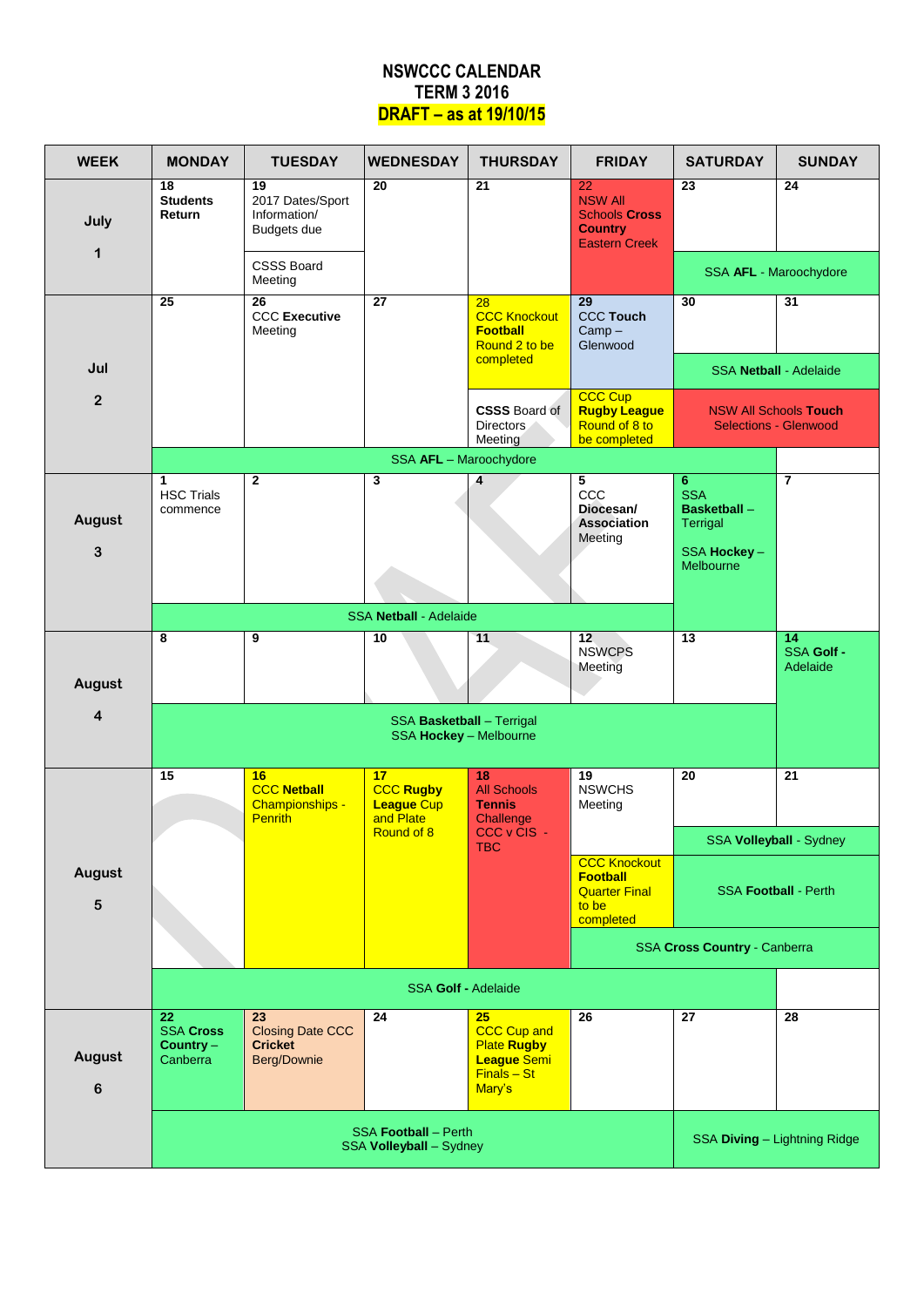| Aug / Sep<br>$\overline{\mathbf{r}}$ | 29<br><b>CCC</b><br><b>Football</b><br><b>Knockout</b><br>Semi Final -<br>Glenwood       | 30<br><b>CCC Football</b><br><b>Knockout Final-</b><br>Glenwood<br><b>CSSS Committee</b><br>Meeting | 31                           | $\mathbf{1}$                                                                    | $\overline{2}$<br><b>Closing Date</b><br><b>CCC Athletics</b>                                                                                                                                                   | 3                     | 4                                                                                   |
|--------------------------------------|------------------------------------------------------------------------------------------|-----------------------------------------------------------------------------------------------------|------------------------------|---------------------------------------------------------------------------------|-----------------------------------------------------------------------------------------------------------------------------------------------------------------------------------------------------------------|-----------------------|-------------------------------------------------------------------------------------|
|                                      |                                                                                          |                                                                                                     | SSA Diving - Lightning Ridge |                                                                                 |                                                                                                                                                                                                                 |                       |                                                                                     |
| September<br>8                       | 5                                                                                        | $\overline{\mathbf{6}}$                                                                             | $\overline{7}$               | 8<br><b>CCC Cup and</b><br><b>Plate Rugby</b><br><b>League Final</b>            | $\overline{9}$                                                                                                                                                                                                  | $\overline{10}$       | $\overline{11}$                                                                     |
| September                            | 12<br><b>NSW</b><br>Champion<br><b>Schools</b><br><b>Basketball</b><br><b>Tournament</b> | 13<br><b>NSW All Schools</b><br><b>Knockout Football</b><br>Challenge Cup-<br>Glenwood              | 14                           | 15                                                                              | 16<br><b>CCC Athletics</b><br>Championships<br>- Homebush                                                                                                                                                       | $\overline{17}$       | 18<br><b>NSW All</b><br><b>Schools</b><br><b>Netball</b><br>Challenge -<br>Homebush |
| $\boldsymbol{9}$                     |                                                                                          |                                                                                                     |                              |                                                                                 |                                                                                                                                                                                                                 | SSA Swimming - Darwin |                                                                                     |
| September<br>10                      | 19                                                                                       | 20<br><b>CSSS Board</b><br>Meeting                                                                  | 21                           | 22<br><b>Closing Date</b><br><b>CSSS Service</b><br><b>Award</b><br>nominations | 23<br><b>Closing Date</b><br><b>Blue Award</b><br>nominations<br><b>Closing Date</b><br><b>NSWCCC</b><br><b>Officials</b> and<br><b>Conveners</b><br><b>Nominations</b><br>2016<br><b>Last Day</b><br>of Term 3 | 24                    | 25                                                                                  |
|                                      |                                                                                          |                                                                                                     | SSA Swimming - Darwin        |                                                                                 |                                                                                                                                                                                                                 |                       |                                                                                     |
| SEPT/<br><b>OCT</b>                  | $\overline{26}$                                                                          | $\overline{27}$                                                                                     | $\overline{28}$              | 29                                                                              | 30                                                                                                                                                                                                              | $\mathbf{1}$          | $\overline{\mathbf{2}}$                                                             |
| <b>SCHOOL</b><br><b>HOLIDAYS</b>     | $\mathbf{3}$<br><b>Public</b><br>Holiday                                                 | $\overline{\mathbf{4}}$                                                                             | 5                            | 6                                                                               | $\overline{7}$                                                                                                                                                                                                  | 8                     | 9                                                                                   |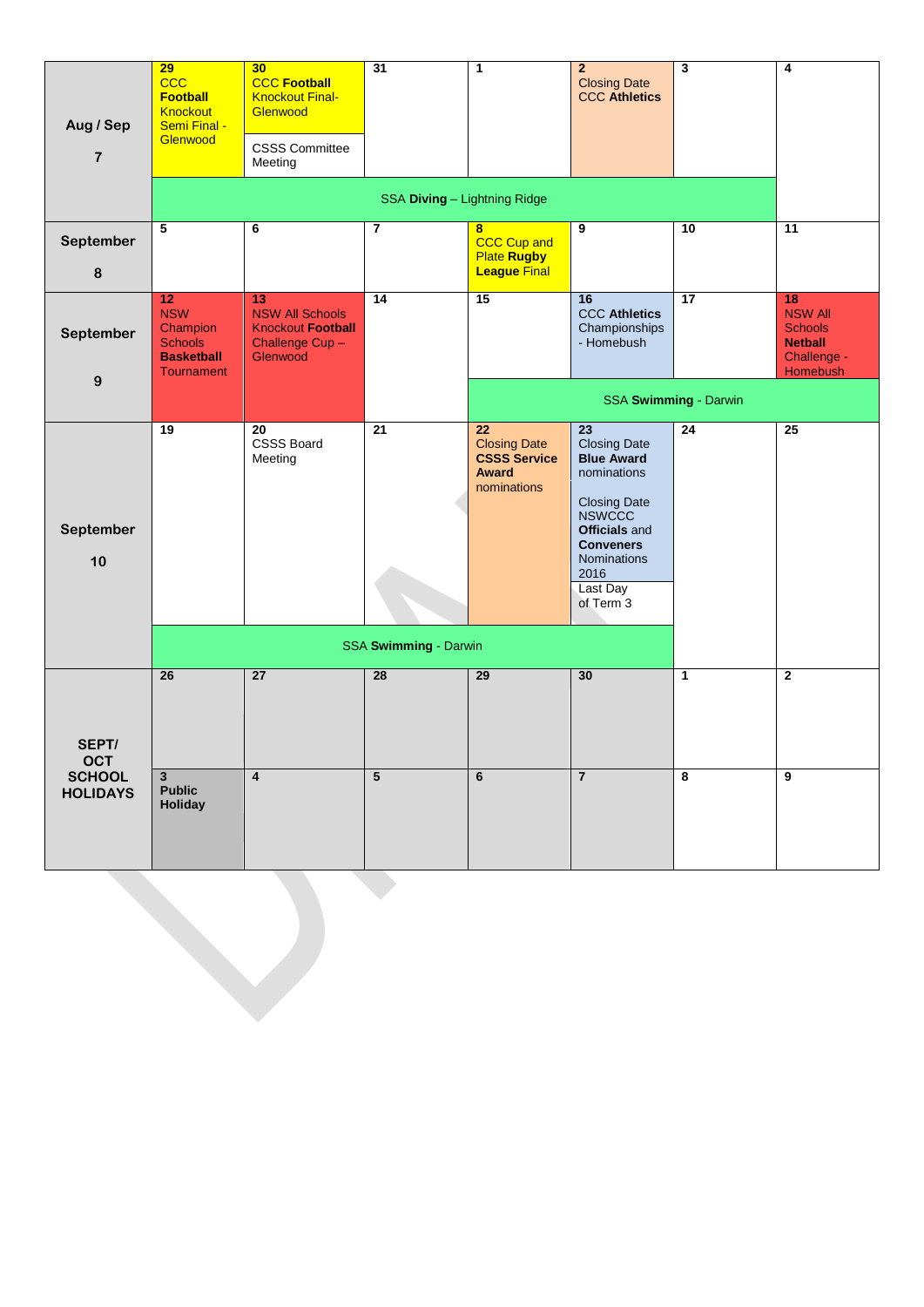### **NSWCCC CALENDAR TERM 4 2016 DRAFT – as at 19/10/15**

| <b>WEEK</b>                       | <b>MONDAY</b>                                                                                                                           | <b>TUESDAY</b>                                                                 | <b>WEDNESDAY</b>                                                                                  | <b>THURSDAY</b>                                                              | <b>FRIDAY</b>                                                                                                                                                                        | <b>SATURDAY</b>                                   | <b>SUNDAY</b>                     |
|-----------------------------------|-----------------------------------------------------------------------------------------------------------------------------------------|--------------------------------------------------------------------------------|---------------------------------------------------------------------------------------------------|------------------------------------------------------------------------------|--------------------------------------------------------------------------------------------------------------------------------------------------------------------------------------|---------------------------------------------------|-----------------------------------|
| October<br>1                      | $\overline{10}$<br><b>Students</b><br>Return                                                                                            | $\overline{11}$                                                                | $\overline{12}$<br><b>CCC</b><br><b>Executive</b><br>Meeting                                      | $\overline{13}$<br><b>CCC Blue</b><br><b>Award Meeting</b>                   | 14                                                                                                                                                                                   | $\overline{15}$<br><b>CCC Rugby</b><br>League AGM | $\overline{16}$                   |
| October<br>$\mathbf{2}$           | 17                                                                                                                                      | $\overline{18}$<br><b>CCC Basketball Junior Finals -</b><br>Penrith/Hawkesbury | 19                                                                                                | $\overline{20}$                                                              | 21<br><b>Closing Date</b><br><b>CCC Water</b><br>Polo<br>Championships                                                                                                               | $\overline{22}$                                   | 23<br><b>SSA Touch -</b><br>Perth |
| Oct / Nov<br>3                    | 24<br><b>CCC AGM</b><br><b>Closing Date</b><br><b>CCC</b><br>Cricket 15<br>years                                                        | $\overline{25}$<br><b>CCC Blue</b><br><b>Award Meeting</b>                     | $\overline{26}$<br><b>CCC Blue</b><br>Award<br>Meeting                                            | $\overline{27}$                                                              | 28<br><b>CCC Cricket</b><br><b>Berg/Downie</b><br>Knockout 1 to<br>be completed                                                                                                      | $\overline{29}$                                   | 30                                |
|                                   |                                                                                                                                         |                                                                                | <b>SSA Touch - Perth</b>                                                                          |                                                                              |                                                                                                                                                                                      |                                                   |                                   |
| <b>November</b><br>4              | $\overline{31}$                                                                                                                         | $\mathbf{1}$                                                                   | $\overline{2}$<br><b>CCC Water</b><br><b>Polo Girls</b><br>Open<br>Championship<br>$s -$ Homebush | $\mathbf{3}$                                                                 | $\overline{4}$<br><b>CCC Water</b><br><b>Polo Girls</b><br><b>Junior</b><br>Championship<br>s-Homebush                                                                               | $\overline{5}$                                    | 6                                 |
| <b>November</b><br>5              | $\overline{7}$<br><b>Cricket</b><br>Boys 15<br>years<br>Regional<br>Selections-<br>Coffs<br>Harbour,<br>Wollongong,<br><b>Blacktown</b> | 8<br><b>CSSS</b><br>Committee<br>Meeting $-$<br>Venue to be<br>confirmed       | $\overline{9}$                                                                                    | 10                                                                           | $\overline{11}$                                                                                                                                                                      | $\overline{12}$                                   | $\overline{13}$                   |
| <b>November</b><br>6              | 14                                                                                                                                      | 15                                                                             | 16                                                                                                | 17<br><b>Closing Date</b><br><b>CCC Water</b><br>Polo Girls &<br><b>Boys</b> | $\overline{18}$<br><b>NSWCPS</b><br>Meeting<br><b>CHS</b> AGM and<br>Council<br>Meeting<br><b>CCC Cricket</b><br><b>Berg/Downie</b><br><b>Knockout</b><br>Round 2 to be<br>completed | 19                                                | $\overline{20}$                   |
| <b>November</b><br>$\overline{7}$ | 21<br><b>CCC Water</b><br>Polo Girls &<br><b>Boys</b><br>Selections-<br>Ryde<br>CCC Cricket 15 years Boys<br>Selections - Auburn        | 22<br><b>CSSS Board of</b><br><b>Directors</b><br>Meeting                      | 23                                                                                                | 24<br><b>CCC Blue</b><br><b>Award Meeting</b>                                | $\overline{25}$                                                                                                                                                                      | 26                                                | 27                                |
| Nov / Dec<br>8                    | 28                                                                                                                                      | $\overline{29}$                                                                | 30                                                                                                | $\mathbf{1}$                                                                 | $\overline{2}$                                                                                                                                                                       | 3                                                 | 4                                 |